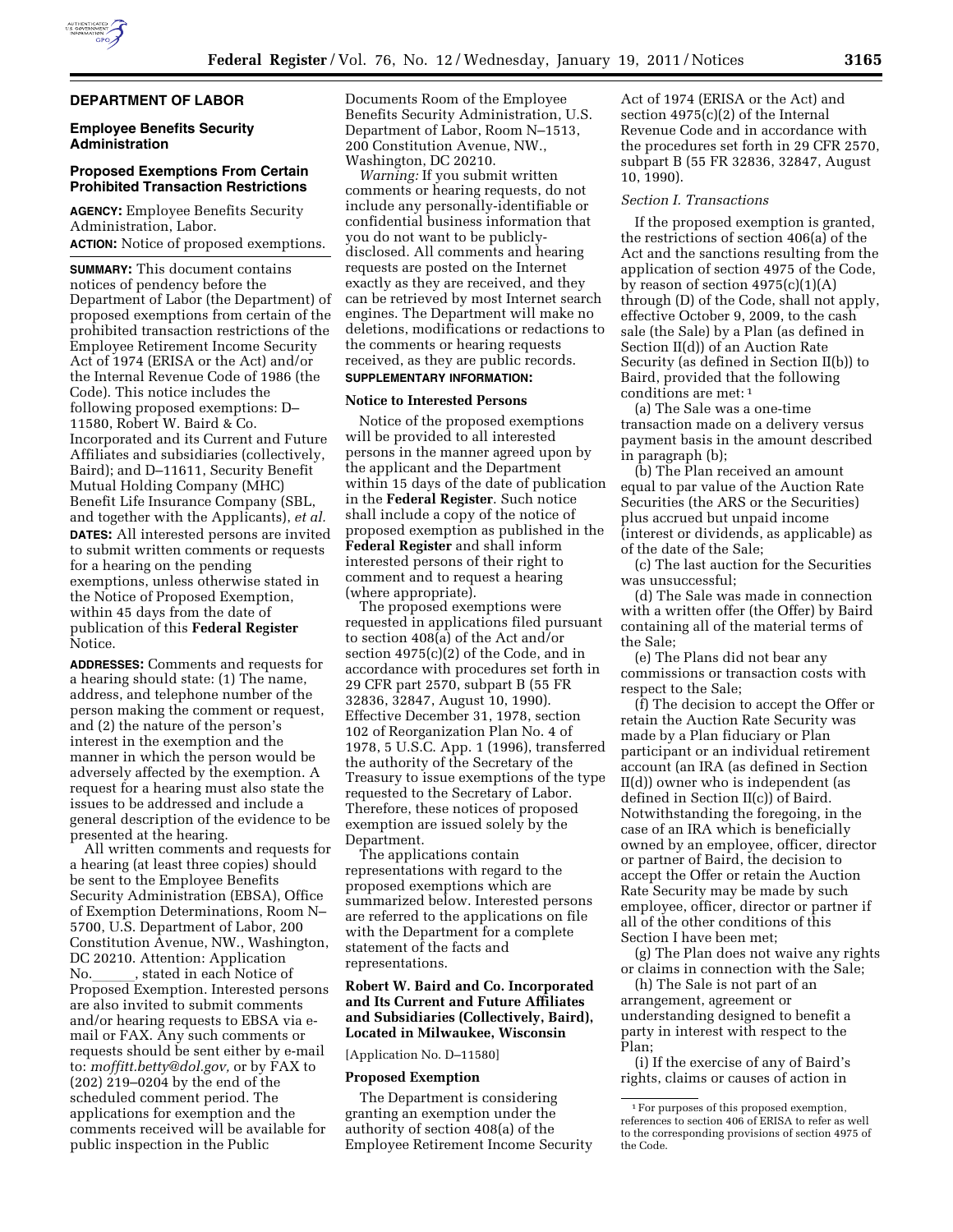connection with its ownership of the Securities results in Baird recovering from the issuer of the Securities, or any third party, an aggregate amount that is more than the sum of:

(1) The purchase price paid to the Plan for the Securities by Baird; and

(2) The income (interest or dividends, as applicable) due on the Securities from and after the date Baird purchased the Securities from the Plan, at the rate specified in the respective offering documents for the Securities or determined pursuant to a successful auction with respect to the Securities, Baird will refund such excess amount promptly to the Plan (after deducting all reasonable expenses incurred in connection with the recovery);

(j) Neither Baird nor any affiliate exercises investment discretion or renders investment advice (within the meaning of 29 CFR 2510.3–21(c)) with respect to the decision to accept the written Offer or retain the Security (unless the Sale involves an IRA whose owner is an employee, officer, director or partner of Baird);

(k) Baird and its affiliates, as applicable, maintain, or cause to be maintained, for a period of six (6) years from the date of the Sale such records as are necessary to enable the person described below in paragraph (l)(i), to determine whether the conditions of this proposed exemption, if granted, have been met, except that—

(i) No party in interest with respect to a Plan which engages in a Sale, other than Baird and its affiliates, shall be subject to a civil penalty under section 502(i) of the Act or the taxes imposed by section 4975(a) and (b) of the Code, if such records are not maintained, or not available for examination, as required, below, by paragraph (l)(i);

(ii) A separate prohibited transaction shall not be considered to have occurred solely because due to circumstances beyond the control of Baird, such records are lost or destroyed prior to the end of the six-year period.

(l)(i) Except as provided, below, in paragraph (l)(ii), and notwithstanding any provisions of subsections (a)(2) and (b) of section 504 of the Act, the records referred to, above, in paragraph (k) are unconditionally available at their customary location for examination during normal business hours by—

(A) Any duly authorized employee or representative of the Department, the Internal Revenue Service, or the Securities and Exchange Commission;

(B) Any fiduciary of any Plan that engages in the covered transactions, or any duly authorized employee or representative of such fiduciary;

(C) Any employer of participants and beneficiaries and any employee organization whose members are covered by a Plan that engages in the covered transactions, or any authorized employee or representative of these entities; or

(D) Any IRA owner, participant or beneficiary of a Plan that engages in the Sale, or duly authorized representative of such IRA owner, Plan participant or beneficiary;

(ii) None of the persons described, above, in paragraph (l)(i)(B)–(D) shall be authorized to examine trade secrets of Baird, or commercial or financial information which is privileged or confidential; and

(iii) Should Baird refuse to disclose information on the basis that such information is exempt from disclosure, Baird shall, by the close of the thirtieth (30th) day following the request, provide a written notice advising that person of the reasons for the refusal and that the Department may request such information.

#### *Section II. Definitions*

(a) The term "affiliate" of another person means: Any person directly or indirectly, through one or more intermediaries, controlling, controlled by, or under common control with such other person;

(b) The term ''Auction Rate Security'' means a security:

(1) That is either a debt instrument (generally with a long-term nominal maturity) or preferred stock; and

(2) with an interest rate or dividend that is reset at specific intervals through a "Dutch Auction" process.

(c) The term ''Independent'' means a person who is not Baird or an affiliate (as defined in Section II(a)).

(d) The term "Plan" means an individual retirement account or similar account described in section  $4975(e)(1)(B)$  through  $(F)$  of the Code (an IRA); or an employee benefit plan as defined in section 3(3) of the Act.

*Effective Date:* If this proposed exemption is granted, it will be effective October 9, 2009.

# **Summary of Facts and Representations**

1. Founded in 1919, Robert W. Baird & Co. Incorporated (''Baird'') is an employee-owned wealth management, capital markets, asset management and private equity firm. With its headquarters in Milwaukee, Wisconsin, Baird has offices in the United States, Europe and Asia. Baird is a registered broker-dealer under the Securities Exchange Act of 1934 and a member of the Financial Industry Regulatory Authority. Baird is also a federally

registered investment adviser. It provides trade execution, custody and other standard brokerage services, as well as investment advice and asset management services to individual, trust, institutional, corporate and other clients, including pension, profitsharing and retirement plans and accounts.

2. In October 2009, Baird communicated in writing to its clients, including the Plans, its offer (the Offer) to purchase certain auction rate securities (*i.e.,* the Securities) for an amount equal to the par value of the applicable Security, plus any accrued and unpaid income (interest or dividends, as applicable) thereon. The purchase transactions occurred on the first regular auction date for the applicable Security that followed the Plan's submission to Baird of its written acceptance of the Offer.

3. The Plans that have so far purchased the Securities from Baird pursuant to the Offer include sixty-six Individual Retirement Accounts (IRAs), subject to section 4975 of the Code, for which Baird serves as a nonbank custodian or trustee.

4. Baird represents that the Securities are debt or preferred equity auction rate securities issued with an interest or dividend rate that is reset on a regular basis (generally between every 7 and 35 days) through a ''Dutch Auction'' process. Historically, by means of such auction process, the interest or dividend rate was periodically adjusted to a level at which demand for the Security depleted the available supply at a purchase price equal to the par value of the Securities. In this way, the auctions served as a form of secondary market for the Securities, by providing liquidity at par on a regular, periodic basis to any holder who wished to sell the Securities. The applicant represents that the Securities were frequently purchased by, or for the benefit of, clients seeking a reasonable short-term return and a high degree of liquidity.

5. If an auction for one of the Securities fails (*e.g.,* because there is insufficient demand for the Security), the interest or dividend rate will be reset to the "maximum rate" or "failed auction rate'' (in either case, ''default rate'') for that Security as specified in the offering documents for such Security. In some cases, the default rate changes from time to time as specified in the relevant documents.

6. Baird states that auctions for the Securities have failed consistently since approximately February, 2008. In addition, because the auctions have failed consistently since February, 2008 and given the absence of any other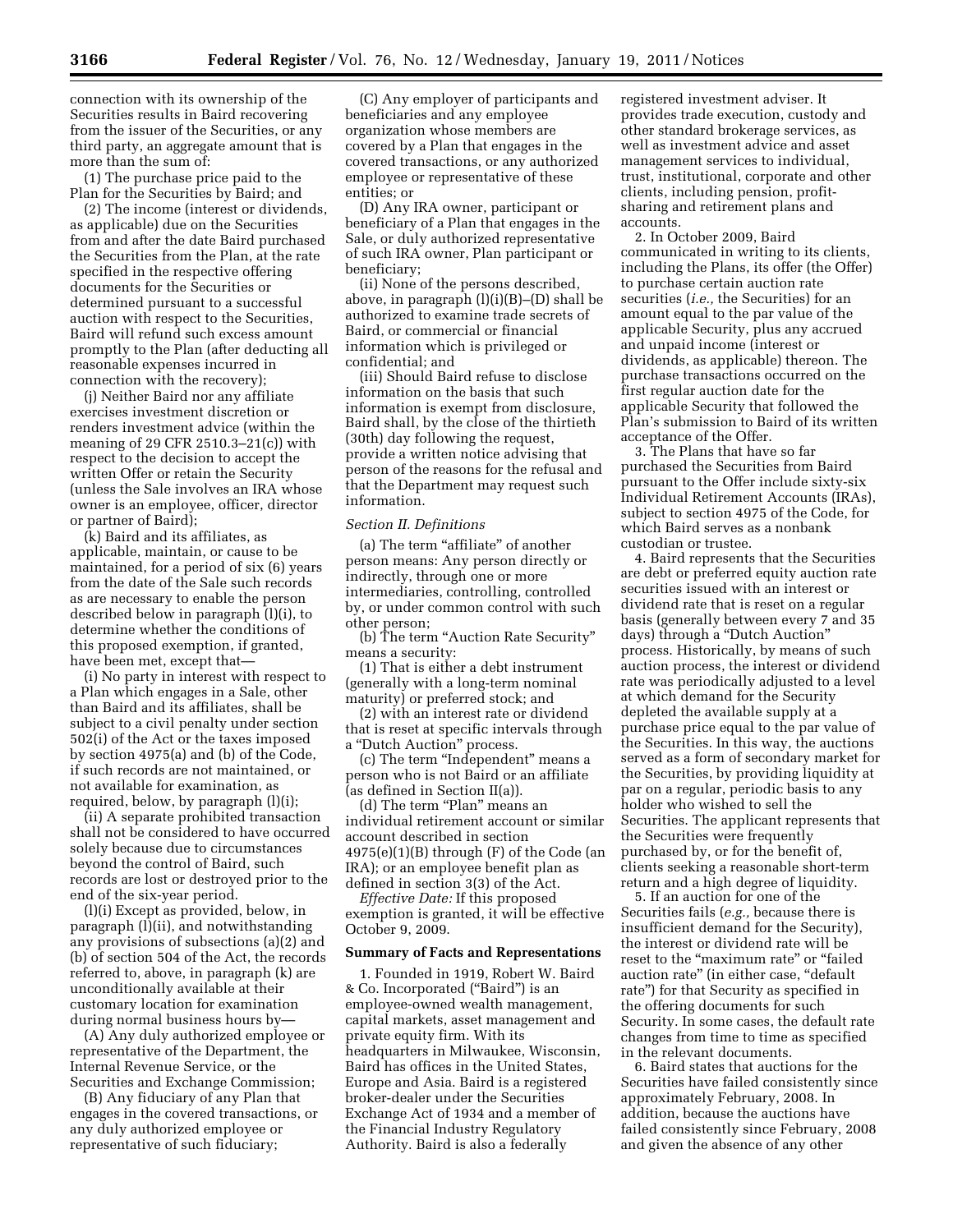meaningful secondary market for the Securities, the Securities no longer provide the liquidity that had been anticipated when they were acquired. The proposed exemption, if granted, will be retroactive to October 9, 2009, the date of the written Offer by Baird to acquire the Securities from the Plans.

7. Baird represents that the Securities that were held by the IRAs were issued by a variety of issuers.

8. Generally, the IRAs purchased the Securities through Baird or another broker-dealer.

9. Baird states that the terms of the Offer expressly provided that a client is not obligated to sell Securities and must affirmatively agree to enter into a sale of Securities to Baird, (*i.e.,* a Sale). Baird represents that any IRA's decision to sell the Securities to Baird pursuant to its Offer has been made by the IRA owner.

10. Baird estimates that the total aggregate par value plus accrued and unpaid income (interest or dividends, as applicable) thereon for Securities held by the IRAs represent \$8.125 million.

11. Baird represents that the Sale of the Securities by an IRA benefited the IRA because of the IRA's inability to sell the Securities at par as a result of continuing failed auctions. In addition, Baird states that each transaction was a one-time Sale for cash in connection with which such IRA did not bear any brokerage commissions, fees or other expenses.

12. Baird states that, pursuant to the terms of the Offer, the Sale of Securities by an IRA to Baird resulted in an assignment of all of the IRA's rights, claims, and causes of action against an issuer or any third party arising in connection with or out of the client's purchase, holding or ownership of the Securities. This assignment did not include any rights, claims or other causes of action against Baird. Rather, such assignment was limited to rights, claims and causes of action against the issuers of the Securities and any third parties unrelated to Baird. This has been the case at all times with respect to the subject Securities from the date as of which retroactive relief has been requested. Baird states further that if the exercise of any of the foregoing rights, claims or causes of action results in Baird recovering from the issuer or any third party an aggregate amount that is more than the sum of (a) the purchase price paid for the Securities by Baird and (b) the income (interest or dividends, as applicable) due on the Securities from and after the date on which Baird purchased the Securities from the IRA, Baird will refund such excess amount promptly to the IRA

(after deducting all reasonable expenses incurred in connection with the recovery).

13. In summary, Baird represents that the transactions satisfied the statutory criteria of section 4975(c)(2) of the Code because: (a) Each Sale was a one-time transaction for cash; (b) each IRA received an amount equal to the par value of the Securities, plus accrued but unpaid income (interest or dividends, as applicable), which was beneficial to the IRA due to the IRA's inability to sell the Securities at par because of continuing failed auctions; (c) no IRA paid any commission or other transaction expenses with respect to the Sale; (d) each IRA voluntarily entered into the Sale, as determined in the discretion of the IRA owner; and (e) Baird will promptly refund to the applicable Plan any amounts recovered from the issuer or any third party in connection with its exercise of any rights, claims or causes of action as a result of its ownership of the Securities, if such amounts are in excess of the sum of (i) the purchase price paid for the Securities by Baird and (ii) the income (interest or dividends, as applicable) due on the Securities from and after the date on which Baird purchased the Securities from the Plan, at the rate specified in the offering documents for the ARS or determined pursuant to a successful auction with respect to the Securities.

**FOR FURTHER INFORMATION CONTACT:** Mr. Gary H. Lefkowitz of the Department, telephone (202) 693–8546. (This is not a toll-free number.)

## **Security Benefit Mutual Holding Company (MHC) and Security Benefit Life Insurance Company (SBL, and Together With MHC, the Applicants), Located in Topeka, Kansas**

[Application No. D–11621]

### **Proposed Exemption**

Based on the facts and representations set forth in the application, the Department is considering granting an exemption under the authority of section 408(a) of the Act (or ERISA) and section 4975(c)(2) of the Code and in accordance with the procedures set forth in 29 CFR Part 2570, Subpart B (55 FR 32836, 32847 August 10, 1990).

#### *Section I. Covered Transaction*

If the exemption is granted, the restrictions of section 406(a) of the Act and the sanctions resulting from the application of section 4975 of the Code, by reason of section  $4975(c)(1)(A)$ through  $(D)$  of the Code,<sup>2</sup> shall not

apply, effective July 30, 2010, to the receipt of cash or policy credits (Policy Credits), by or on behalf of a policy owner of SBL that is an eligible member (Eligible Member), which is an employee benefit plan or retirement arrangement that is subject to section 406 of the Act and/or section 4975 of the Code (a Plan), other than a Plan maintained by MHC and/or its affiliates, in exchange for the extinguishment of such Eligible Member's membership interest in MHC, in accordance with the terms of a plan of demutualization and dissolution (the D&D Plan), adopted by MHC and implemented in accordance with Kansas Insurance Law.

This proposed exemption is subject to the general conditions set forth below in Section II.

## *Section II. General Conditions*

(a) The D&D Plan was implemented in accordance with procedural and substantive safeguards that were imposed under the laws of the State of Kansas and was subject to review, approval, and supervision by the Kansas Commissioner of Insurance (the Commissioner).

(b) The Commissioner reviewed the terms that were provided to Eligible Members as part of such Commissioner's review of the D&D Plan, and the Commissioner approved the D&D Plan following a determination that such D&D Plan was fair and equitable to all Eligible Members.

(c) Each Eligible Member had an opportunity to comment on the D&D Plan at the Commissioner's public comment meeting or evidentiary hearing on the D&D Plan.

(d) Each Eligible Member had an opportunity to vote to approve the D&D Plan after full written disclosure was given to the Eligible Members by MHC.

(e) Pursuant to the D&D Plan, an Eligible Member generally received cash, except that an Eligible Member received Policy Credits, and not cash, to the extent that—

(1) Consideration was allocable to the Eligible Member based on ownership of a Tax-Qualified Contract; or

(2) SBL made an objective determination that payment of Consideration in the form of cash would be disadvantageous to such Eligible Member in respect of applicable income or other taxation provisions.

(f) Any determination made by SBL under Paragraphs (e)(1) or (e)(2) above was based upon objective criteria that was applied consistently to similarly situated Eligible Members.

<sup>2</sup>For purposes of this proposed exemption, references to the provisions of Title I of the Act,

unless otherwise specified, refer also to the corresponding provisions of the Code.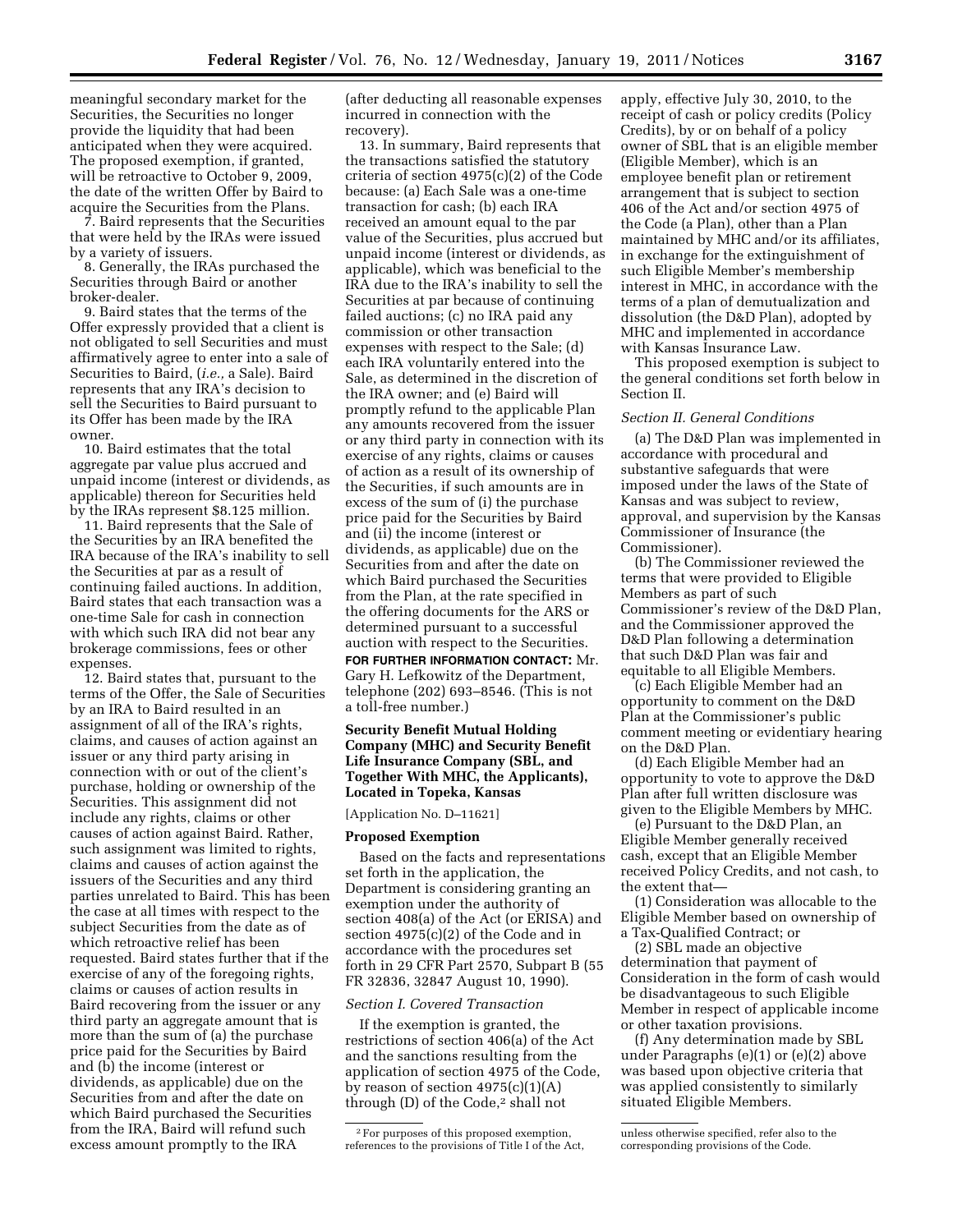(g) Any act or determination undertaken by an Eligible Member that was a Plan with respect to attending and/or submitting comments for the Commissioner's public comment meeting and/or evidentiary hearing, attending MHC's special meeting to consider the D&D Plan, and/or voting on the D&D Plan, was made by one or more Plan fiduciaries that were independent of SBL and its affiliates, and neither SBL nor any of its affiliates provided investment advice within the meaning of 29 CFR 2510.3–21(c) or exercised investment discretion with respect to such act or determination.

(h) All Eligible Members that were Plans participated in the demutualization of MHC (the Demutualization) on the same basis as all other Eligible Members that were not Plans.

(i) No Eligible Member paid any brokerage commissions or fees in connection with the receipt of Policy Credits.

(j) All of SBL's policyholder obligations remained in force and were not affected by the D&D Plan.

(k) The terms of the Demutualization were at least as favorable to the Plans as the terms of an arm's length transaction between unrelated parties.

(l) Any Plan Eligible Member whose Consideration was placed in a trust, escrow account, or other similar arrangement (the Escrow Arrangement), pursuant to the D&D Plan, will receive a distribution of such Consideration from the Escrow Arrangement, and will not forfeit such Consideration.

(m) SBL maintains or causes to be maintained, for a period of (6) six years, the records necessary to enable the persons described in paragraph (n)(1) of this section to determine whether the applicable conditions of this exemption have been met. Such records are readily available to assure accessibility by the persons identified in paragraph (n)(1) of this section.

(n)(1) Notwithstanding any provisions of section 504(a)(2) and (b) of the Act, the records referred to in paragraph (m) of this section are unconditionally available at their customary location for examination during normal business hours by—

(A) Any duly authorized employee or representative of the Department or the Internal Revenue Service;

(B) Any fiduciary of an Eligible Member that is a Plan or any duly authorized representative of such fiduciary;

(C) Any contributing employer to any Eligible Member that is a Plan or any duly authorized employee representative of such employer; and

(D) Any participant or beneficiary of any Eligible Member that is a Plan, or any duly authorized representative of such participant or beneficiary.

(2) A prohibited transaction is not deemed to have occurred if, due to circumstances beyond the control of SBL, the records are lost or destroyed prior to the end of the six-year period, and no party in interest other than SBL is subject to the civil penalty that may be assessed under section 502(i) of the Act or to the taxes imposed by sections 4975(a) and (b) of the Code if the records are not maintained or are not available for examination as required by paragraph (n)(1) of this section.

(3) None of the persons described in paragraphs  $(B)$ – $(D)$  of section  $(n)(1)$  are authorized to examine the trade secrets of SBL or commercial or financial information which is privileged or confidential.

(4) Should SBL refuse to disclose information on the basis that such information is exempt from disclosure, SBL shall, by the close of the thirtieth (30th) day following the request, provide written notice advising that person of the reason for the refusal and that the Department may request such information.

#### *Section III. Definitions*

For purposes of this proposed exemption:

(a) The term ''MHC'' means Security Benefit Mutual Holding Company, and any affiliate of MHC, as defined below in Section III(b).

(b) An ''affiliate'' of a person includes—

(1) Any person directly or indirectly through one or more intermediaries, controlling, controlled by, or under common control with such entity (for purposes of this paragraph, the term "control" means the power to exercise a controlling influence over the management or policies of a person other than an individual); and

(2) Any officer of, director of, or partner in such person.

(c) The ''Adoption Date'' refers to March 2, 2010, the date that MHC's Board of Directors adopted the D&D Plan.

(d) The term "Consideration" means the cash or Policy Credits receivable by an Eligible Member in exchange for the extinguishment of such Eligible Member's membership interest in MHC, in accordance with the terms of the D&D Plan.

(e) The "D&D Plan" means the plan of demutualization and dissolution adopted by MHC and implemented in accordance with Kansas Insurance Law, dated as of March 2, 2010.

(f) The term "Eligible Member" means a person, other than MHC or its subsidiaries, who, as reflected in the records of SBL or other relevant entities, is the owner of one or more Eligible Policies on the Adoption Date.

(g) The term ''Eligible Policy'' or "Eligible Policies" means a policy that, as reflected in the records of SBL or other relevant entities, is in force on the Adoption Date, unless the policy is excluded pursuant to the D&D Plan.

(h) The term "Policy Credit" means consideration to be paid in the form of an increase in cash value, account value, dividend accumulations or benefit payment, as appropriate, depending upon the policy.

(i) The term "SBL" means Security Benefit Life Insurance Company and any affiliate of SBL, as defined in Section III(b).

(j) The term "Tax-Qualified Contract" means an Eligible Policy in one of the following forms, that is held, other than through a trust, on the date that Consideration is distributed—

(1) An annuity contract that qualifies for the treatment described in section 403(b) of the Code;

(2) An individual retirement annuity within the meaning of section 408(b) of the Code;

(3) An individual annuity contract or an individual life insurance policy issued directly to a Plan participant pursuant to a Plan qualified under section 401(a) or section 403(a) of the Code;

(4) A group annuity contract issued to an employer, designed to fund benefits under a Plan sponsored by the employer that qualifies under section 401(a) or section 403(a) of the Code;

(5) An annuity contract issued in connection with a Plan established by a governmental entity that qualifies for the treatment described in section 457 of the Code; or

(6) Any other form of contract MHC determines must receive Policy Credits in order to retain the contract's taxfavored status.

### *Section IV. Effective Date*

If granted, this proposed exemption will be effective as of July 30, 2010.

### **Summary of Facts and Representations**

### *MHC and Affiliated Entities*

1. MHC, which is no longer in existence, was the Topeka, Kansasbased, former common parent of a consolidated group of companies that included Security Benefit Corporation (SBC), which in turn was the parent corporation of a consolidated group of companies that included Security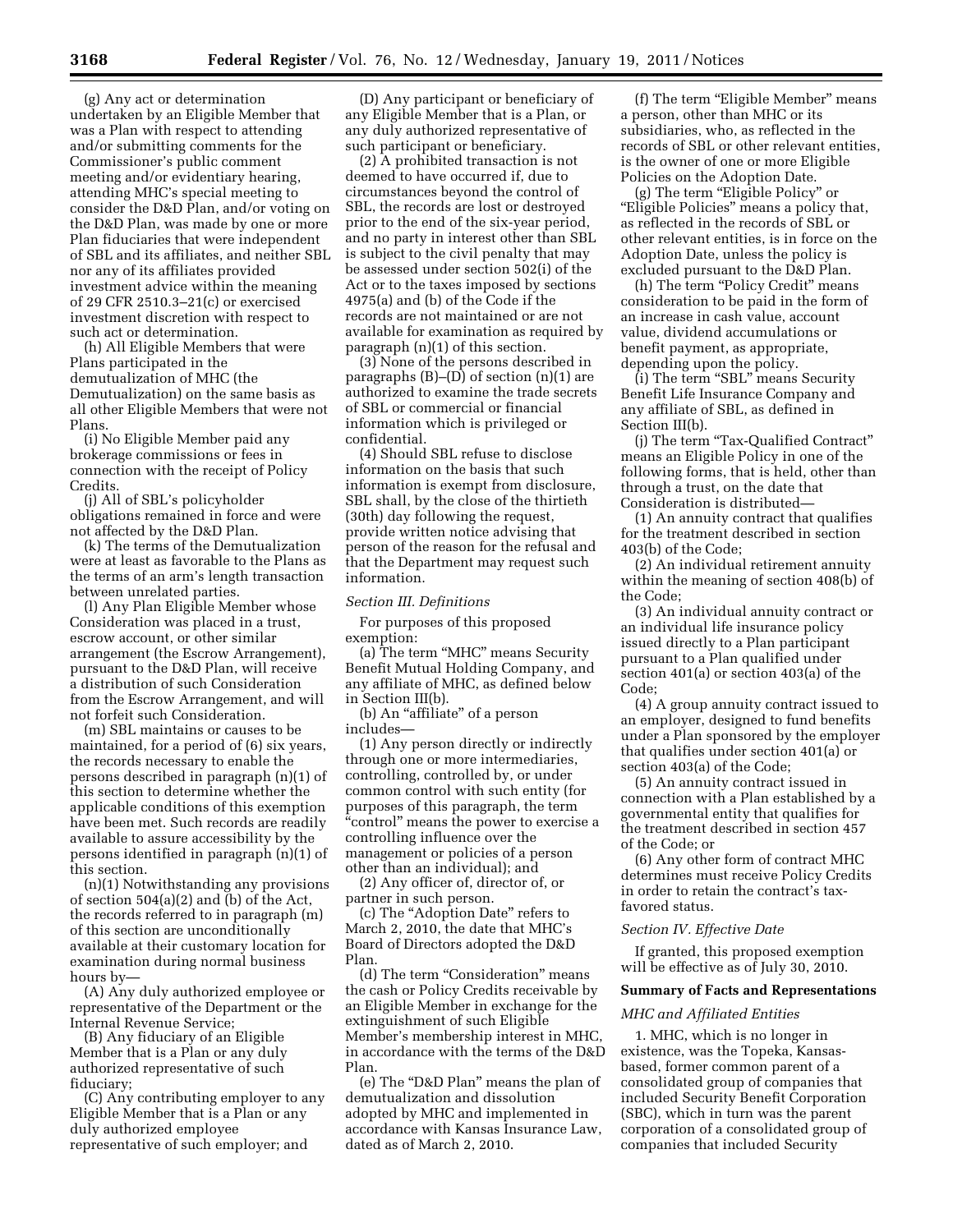Benefit Life Insurance Company (SBL).3 MHC was formed in 1998 as a mutual holding company for SBL and its affiliates. At the time of MHC's formation, SBL converted from a mutual life insurance company to a stock life insurance company within a mutual holding company structure pursuant to a plan of conversion (the Prior Conversion). The Prior Conversion had the effect of separating policyholders' contract rights and membership interests under SBL's policies such that the contract rights under the policies remained with SBL and the membership interests transferred to MHC.

2. As a mutual holding company, MHC could not issue common or preferred stock. Instead, SBL policyholders, by reason of their ownership of SBL policies, became members of MHC (the Members) and had certain rights under Kansas law. These rights (Membership Interests) entitled the Members to vote on members of the Board of Directors of MHC and on extraordinary transactions and to receive assets in the event of the demutualization, dissolution or liquidation of MHC. The rights inherent in each Membership Interest were created by operation of Kansas law solely as a result of the policyholder's acquisition of the underlying SBL policy. Further, if an SBL policyholder surrendered his or her SBL policy, or if the contract terminated by the payment of benefits to the policy beneficiary, the policyholder's Membership Interest would terminate without payment of any consideration.

3. The Applicants explain that, as a mutual insurance holding company, MHC was not authorized to engage in the business of insurance. It was also not authorized to pay dividends or to make any other distributions or payments of income or profit, except as was directed or approved by the Commissioner or was provided by MHC's Articles of Incorporation in the event of MHC's liquidation or dissolution.

4. SBL, a direct wholly-owned subsidiary of SBC and an indirect wholly-owned subsidiary of MHC, is the largest Kansas-domiciled stock life insurance company, and is licensed to sell insurance products in every state except New York. Also based in Topeka, Kansas, SBL was founded in 1892 and became a mutual life insurance

company in 1950, assuming its present name. SBL remained a mutual life insurance company until it converted to a stock company within a mutual holding company structure in 1998 in the Prior Conversion.

5. According to the Applicants, a major part of SBL's business involves the sale of (a) Annuity contracts that are held as part of tax-qualified and taxsheltered retirement plans described in section 401(a), section 403(a), and section 403(b) of the Code, (b) annuities as part of individual retirement accounts or as individual retirement annuities described in section 408 of the Code and (c) annuity contracts held as part of plans described in section 457 of the Code. The Applicants represent that certain affiliates of MHC and SBL provide services to retirement plans, including SFR, which provides recordkeeping and related nondiscretionary administrative services to retirement plan policyholders of SBL. The Applicants state that the SBL policyholders do not include any plans sponsored by MHC, SBL and/or any of their respective affiliates.

# *The Party in Interest Relationship/ Request for Exemptive Relief*

6. The Applicants represent that neither MHC nor SBL is a ''party in interest,'' as that term is defined in the Act, with respect to any Eligible Member which is an employee benefit plan or retirement arrangement that is subject to section 406 of the Act and/or section 4975 of the Code merely because SBL has issued an insurance policy to such Plan. However, according to the Applicants, affiliates of MHC and SBL provide a variety of services to Plans that are Eligible Members. The Applicants state that the provision of such services may cause MHC and/or SBL, due to their relationship with the service providers, to be parties in interest with respect to such Plans by reason of the derivative provisions of section 3(14) of the Act.

7. The Applicants note that, as a practical matter, it is not possible to identify all of the party in interest relationships that may exist between MHC and SBL and the Plans. Accordingly, the Applicants are seeking a broad exemption from the prohibited transaction restrictions of the Act in order to resolve inadvertent prohibited transactions that may occur in connection with implementation of the D&D Plan. As such, the Applicants have requested exemptive relief to cover the receipt of cash or Policy Credits by both trusteed and non-trusteed Plans upon the extinguishment of their existing Membership Interests in MHC, which

may be viewed as a prohibited sale or exchange of property between such Plan and MHC and/or SBL in violation of section  $406(a)(1)(A)$  of the Act and could also be construed as a transfer of plan assets to, or a use of plan assets by or for the benefit of, a party in interest in violation of section 406(a)(1)(D) of the Act. If granted, the exemption will be effective as of July 30, 2010.

## *The Decision To Demutualize*

8. The Applicants state that, as of December 31, 2009, SBL's policyholder surplus, as reflected in its statutory financial statement, was approximately \$427 million. Furthermore, SBL's financial strength rating from Standard & Poor's Ratings Services, a Standard & Poor's Financial Services, LLC business (S&P), as of February 26, 2010, was ''BB+.'' The Applicants represent that SBL's capital and surplus position deteriorated significantly in 2008 and 2009 as a result of, among other things, realized and unrealized losses on collateralized debt obligations and other investments. According to the Applicants, when combined with the impact of lower equity markets on revenues and reserve requirements, these losses resulted in a decline of more than 50% in SBL's capital and surplus between the middle of 2008 and September 30, 2009.

9. In response to the deterioration of SBL's financial condition in 2008 and 2009, MHC's Board of Directors considered, and management pursued, a variety of strategic initiatives aimed at (a) Ensuring that obligations to policyholders would continue to be met, (b) raising significant amounts of new capital, (c) increasing liquidity and risk based capital at SBL, and (d) obtaining an investment grade financial strength rating from the rating agencies. Potential capital raising initiatives included, among other things, reinsurance transactions and other strategic combinations, the sale of various MHC subsidiaries and affiliates, and a merger or demutualization of MHC. MHC's Board of Directors also considered the viability of retaining MHC's current structure.

10. At the time, the Kansas Insurance Department had been closely monitoring SBL's financial condition and efforts to secure additional capital, in order to determine whether regulatory action was warranted or required. Based on the results of the strategic initiatives, and following discussions with the Kansas Insurance Department, MHC's Board of Directors determined that it would not be possible to secure the significant capital infusion needed by SBL to ensure that the

<sup>3</sup>MHC wholly owned SBC, which in turn was the common parent corporation of SBL, First Security Benefit Life Insurance and Annuity Company of New York, Security Financial Resources, Inc. SFR), Security Distributors, Inc., Rydex Holdings, LLC, Security Investors, LLC, Security Global Investors, LLC, and se2, Inc.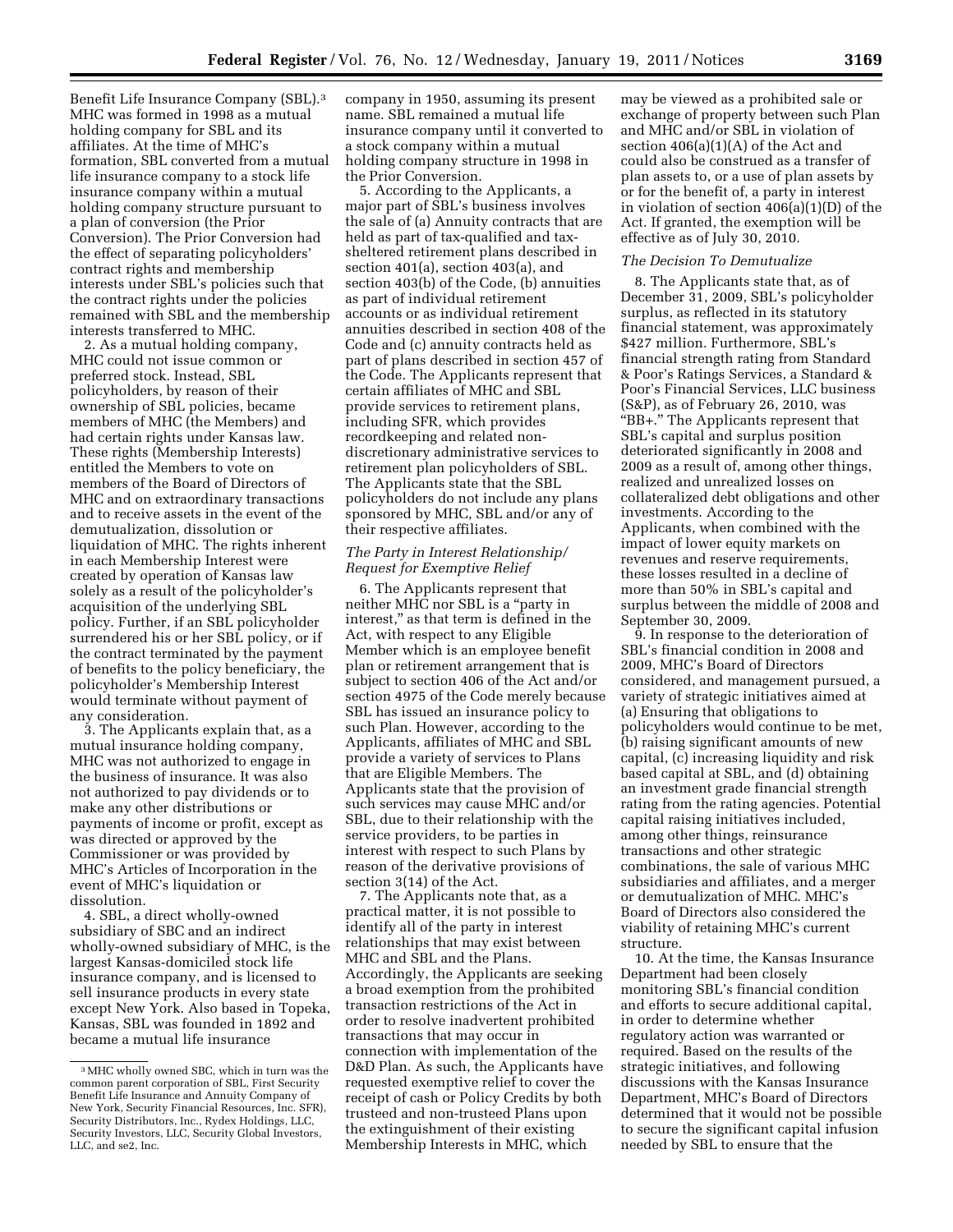company would not become subject to regulatory action while maintaining the current mutual holding company structure.

11. On December 23, 2009, MHC and its direct wholly-owned subsidiary, SBC, entered into a non-binding letter agreement (the Letter Agreement) with Guggenheim Partners, LLC (Guggenheim), an unrelated party, contemplating the following plan: (a) An interim recapitalization of SBL; and (b) MHC's sale of SBC to an investor group led by Guggenheim (the Acquisition) and the concurrent Demutualization and dissolution (the Dissolution) of MHC. The Demutualization and Dissolution, together with the Acquisition, are cumulatively referred to herein as the ''Transaction.'' On February 15, 2010, MHC, SBC and an investment vehicle for the investor group led by Guggenheim, Guggenheim SBC Holdings, LLC (the Investor), entered into a purchase and sale agreement (the Purchase and Sale Agreement) which superseded the Letter Agreement, pursuant to which (a) on February 25, 2010, SBC received \$175 million from the Investor in the form of a loan in exchange for a secured note, and contributed the \$175 million as capital to SBL (the Interim Recapitalization); (b) assuming that the Demutualization and Dissolution occurred as contemplated, the loan and all accrued interest thereon would be automatically converted into equity in SBC, and SBL would receive, through SBC, up to approximately \$175 million in additional capital from the Investor at the closing of the Acquisition; (c) MHC would transfer all of SBC's issued and outstanding shares to the Investor; (d) Eligible Members would as a group, subject to any claims against MHC and certain conditions described herein, receive, in addition to increased capitalization of SBL, up to \$20 million in cash or Policy Credits upon the extinguishment of their Membership Interests in MHC in the Demutualization and Dissolution; and (e) funds invested by the Investor would pay for the transaction expenses incurred by MHC, SBC and SBL. Thereafter, on or after the effective date of the Demutualization and Dissolution, MHC would dissolve.

12. The Kansas Insurance Department was actively monitoring the development of the Transaction, including the Letter Agreement, the Purchase and Sale Agreement and the D&D Plan. According to the Applicants, if MHC was unable to consummate the Transaction, MHC would be unable to ensure that the Kansas Insurance

Department would not take regulatory action.

13. The Applicants note that MHC's Board of Directors believed that the Transaction would significantly improve SBL's financial condition. The Applicants explain that SBL's improved financial condition would allow SBL to mitigate current capital and regulatory concerns and permit SBL to operate with a stronger capital position, better prospects, higher financial strength ratings, and greater assurance that it will fulfill its obligations to its policyholders. In that regard, S&P improved its financial strength rating on SBL, first to "BB," credit watch positive (from credit watch negative), upon announcement of the Transaction, and then to "BB+," credit watch positive, upon completion of the Interim Recapitalization. S&P had further indicated that it could upgrade SBL to as high as ''BBB+'' upon closing of the Transaction.4 In addition to strengthening the capital and surplus of SBL, the Applicants suggest that the cash or Policy Credits totaling up to \$20 million in the aggregate, to be provided to Eligible Members upon the extinguishment of their otherwise illiquid Membership Interests, would enable Eligible Members to realize economic value from their Membership Interests that was not otherwise available to them.

14. The Applicants note that the Transaction proceeded on a more expedited basis than is typical of most demutualizations, because of SBL's precarious financial condition. According to the Applicants, MHC's Board of Directors determined that an expedited process was essential in order to avoid SBL becoming subject to regulatory action, thereby imperiling SBL's obligations to its policyholders. Furthermore, the Applicants state that the Board of Directors of MHC was concerned that, as time progressed, and SBL's financial situation worsened, it would be more difficult to effect the sale of SBL to a third party, such as Guggenheim.

#### *Regulatory Supervision*

15. Article 40 of Chapter 40 of the Kansas Insurance Code provides a procedural and substantive framework for the demutualization and dissolution of a mutual holding company.5 Under

Section 40–4002(a) of the Kansas Insurance Code, the board of directors of the insurer, by two-thirds majority, must (a) Adopt a resolution stating the reason why the demutualization will benefit the insurer and be in the best interests of its policyholders, and (b) approve a plan of demutualization. Pursuant to Section 40–4002(b) of the Kansas Insurance Code, a draft of the plan of demutualization may be submitted to the Commissioner for preliminary examination and comment prior to or after the adoption of the resolution. In addition, the Commissioner is permitted to retain experts in connection with its review at the expense of the insurer, pursuant to Section 40–4013 of the Kansas Insurance Code.

After the completion of the process of preliminary examination and comment and finalization of any revisions requested by the Commissioner, the plan of demutualization is submitted to the Commissioner for written approval. The plan of demutualization shall not become effective unless it is approved by the Commissioner pursuant to Section 40–4002(c) of the Kansas Insurance Code.

Among other requirements, the Commissioner's approval is subject to a finding that the plan of demutualization is fair and equitable to the policyholders, pursuant to Section 40– 4004(a)(1) of the Kansas Insurance Code. This provision also requires the Commissioner to order a hearing on the plan of demutualization, conducted in accordance with the Kansas Administrative Procedure Act, for which the Commissioner will provide no less than twenty days written notice to the insurer and the policyholders (by publication or otherwise).

The plan of demutualization must be voted on by those policyholders who were policyholders of the mutual insurer on the day the plan of demutualization is initially approved by the board of directors of the mutual insurer, pursuant to Section 40–4002(d) and (g) of the Kansas Insurance Code. To be effective, the plan of demutualization must receive approval of two-thirds of those policyholders voting in person or by proxy at a meeting of the policyholders called for that purpose, pursuant to the bylaws of the insurer, except that if a majority of all the policyholders vote in person or by proxy, then approval by a majority of those voting shall constitute approval of the plan of demutualization, in accordance with Section 40–4002(d) of the Kansas Insurance Code.

<sup>4</sup>On Monday, August 2, 2010, three days after the closing of the Transaction, S&P improved its financial strength rating on SBL and its affiliate to "BBB+" from "BB+" and issued a positive outlook report.

<sup>5</sup>Sections 40–4001 and 40–4003a(c)(5) of the Kansas Insurance Code provide the Commissioner

with the authority to apply this framework to the demutualization of a mutual holding company.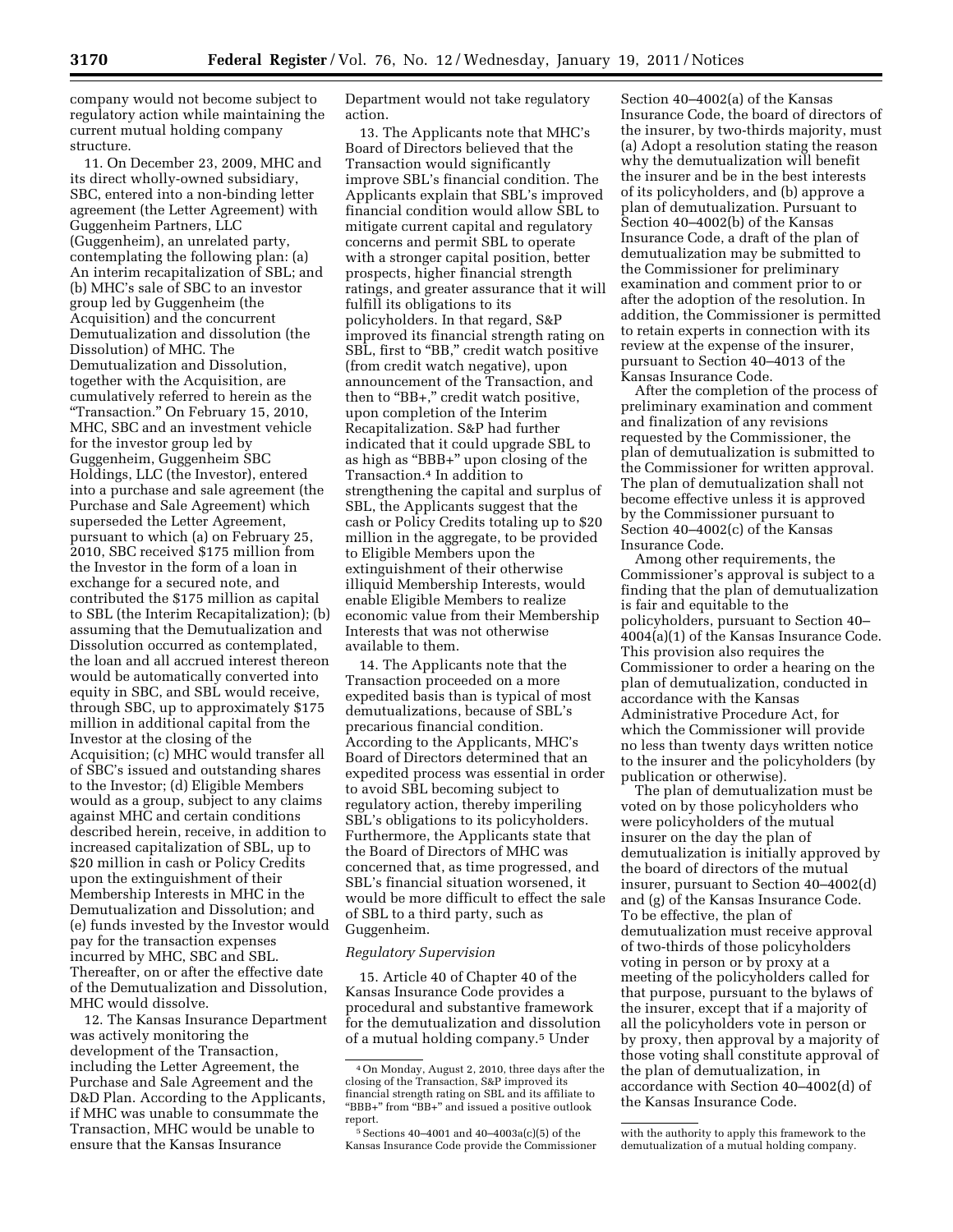The meeting for approval of the plan of demutualization by the policyholders must be called by a majority of the board of directors, the chairperson of the board or the president, pursuant to Section 40–4005 of the Kansas Insurance Code. That provision also requires notice of the meeting to be accompanied by a copy of the plan of demutualization and such other information the Commissioner deems necessary to policyholder understanding, including a summary of the plan of demutualization in a form approved by the Commissioner.

16. Consistent with the requirements of the relevant portions of Articles 33 6 and 40 of Chapter 40 of the Kansas Insurance Code, on March 2, 2010, MHC's Board of Directors unanimously (a) adopted a resolution approving the Demutualization and Dissolution of MHC and (b) approved and adopted the D&D Plan. The D&D Plan was submitted to the Commissioner for preliminary examination and comment in February 2010 and again in March 2010. On March 30, 2010, MHC's Board of Directors adopted a resolution approving and adopting the amended and restated D&D Plan, and they formally filed such plan with the Commissioner, for written approval, on March 31, 2010. In connection with her review of the D&D Plan, the Commissioner retained actuarial, financial, and legal advisors.

17. On March 31, 2010, at least 20 days in advance of the Public Comment Meeting to be held by the Commissioner, MHC provided each Eligible Member with a copy of the Security Benefit Member Information Booklet (MIB), describing in detail the transactions described herein. The Commissioner held the Public Comment Meeting on April 28, 2010, during which statements, questions, and comments were invited to be heard, but none were offered.

18. In addition to the D&D Plan, the Acquisition was subject to the approval of the Commissioner.7 The Commissioner held an evidentiary hearing regarding the D&D Plan and the Transaction on May 5, 2010. At the hearing, the Commissioner incorporated all evidence, including exhibits submitted in support of the Transaction, into the record, and further announced

that the record would remain open until May 11, 2010, to admit additional materials and statements. Subsequently, on May 18, 2010, based on its review of the record, the Commissioner issued an order approving the Transaction, subject to MHC's receipt of the required approval of its members to demutualize and dissolve.

19. A special meeting of the Members for approving the D&D Plan was called by the chairman of MHC's board of directors and took place on May 26, 2010. Each Member entitled to vote was entitled to only one vote regardless of the number of policies or amount of insurance and benefits held by or issued to the Member. According to the Applicants, there were approximately 190,784 Members eligible to vote on the D&D Plan.<sup>8</sup> According to the Applicants, of those members voting, approximately 90 percent voted in favor of the Plan. On July 30, 2010, the Transaction closed, and \$165 million of capital was injected into SBL following an initial \$175 million infusion on February 25, 2010.

20. The Applicants represent that any act or determination undertaken by an Eligible Member that was a Plan with respect to attending and/or submitting comments for the Commissioner's public comment meeting and/or evidentiary hearing, attending MHC's special meeting to consider the D&D Plan, and/or voting on the D&D Plan, was made by one or more Plan fiduciaries that were independent of SBL and its affiliates, and neither SBL nor any of its affiliates provided investment advice within the meaning of 29 CFR 2510.3–21(c) or exercised investment discretion with respect to such act or determination.

### *Distributions to Eligible Members*

21. As noted above, and as outlined in the D&D Plan, the Investor made available \$20 million for payment as Consideration to Eligible Members, provided, however, that this Consideration would be reduced by any claims against MHC in excess of \$500,000 in the aggregate that were not otherwise paid or provided for, with the remainder paid as consideration to Eligible Members upon the extinguishment of their Membership Interests (such remainder, the Total Aggregate Consideration).9 The cash

portion of the Total Aggregate Consideration was distributed by check to Eligible Members entitled to receive cash payments, in accordance with the D&D Plan. In addition, pursuant to the D&D Plan, the Investor delivered the Policy Credit funding portion of the Total Aggregate Consideration to SBL, for crediting Policy Credits to Eligible Members entitled to be credited Policy Credits.10

22. The Applicants state that, pursuant to the D&D Plan, upon the extinguishment of their Membership Interests, Eligible Members had the opportunity to receive, in addition to the benefits of SBL's capital and surplus being strengthened, their share of the Total Aggregate Consideration. The Applicants represent that the Transaction did not diminish the benefits, values, guarantees and dividend eligibility of the Members' policies, nor did it change the premiums for such policies; however, the Transaction did extinguish the Membership Interests.

23. As described above, the D&D Plan provided Eligible Members whose Membership Interests were extinguished by the Transaction with Consideration in the form of cash or Policy Credits. The D&D Plan provides that, for this purpose, (a) "Eligible Member" means the owner of an Eligible Policy, (b) ''Eligible Policy'' generally means a policy that was in force as of the close of business on March 2, 2010, the date that the D&D Plan was initially adopted

<sup>10</sup> "The proceeds of the demutualization will belong to the plan if they would be deemed to be owned by the plan under ordinary notions of property rights. See ERISA Advisory Opinion 92– 02A, January 17, 1992 (assets of plan generally are to be identified on the basis of ordinary notions of property rights under non-ERISA law). It is the view of the Department that, in the case of an employee welfare benefit plan with respect to which participants pay a portion of the premiums, the appropriate plan fiduciary must treat as plan assets the portion of the demutualization proceeds attributable to participant contributions. In determining what portion of the proceeds are attributable to participant contributions, the plan fiduciary should give appropriate consideration to those facts and circumstances that the fiduciary knows or should know are relevant to the determination, including the documents and instruments governing the plan and the proportion of total participant contributions to the total premiums paid over an appropriate time period. In the case of an employee pension benefit plan, or where any type of plan or trust is the policyholder, or where the policy is paid for out of trust assets, it is the view of the Department that all of the proceeds received by the policyholder in connection with a demutualization would constitute plan assets.'' See ERISA Advisory Opinion 2001–02A, February 15, 2001.

<sup>6</sup>Article 33 of the Kansas Insurance Code governs insurance holding companies.

<sup>7</sup>Section 40–3304 of the Kansas Insurance Code provides that a domestic insurer, including any person controlling a domestic insurer, shall not be the target of an acquisition, take-over or merger unless the Commissioner approves such action following a hearing conducted in accordance with the Kansas Administrative Procedure Act.

<sup>8</sup>Members who held policies with SBL that were in force as of March 2, 2010, the date on which the D&D Plan was adopted, were eligible to vote on the D&D Plan.

<sup>9</sup>According to the Applicants, as provided by the D&D Plan, individuals having a claim of any kind were afforded an opportunity to file proof of such claim with the Kansas Insurance Department and

MHC by May 4, 2010. As part of the Commissioner's approval of the D&D Plan, the Commissioner found the one claim submitted to be invalid. As a result, the Applicants state that the contemplated Total Aggregate Consideration will likely equal \$20 million.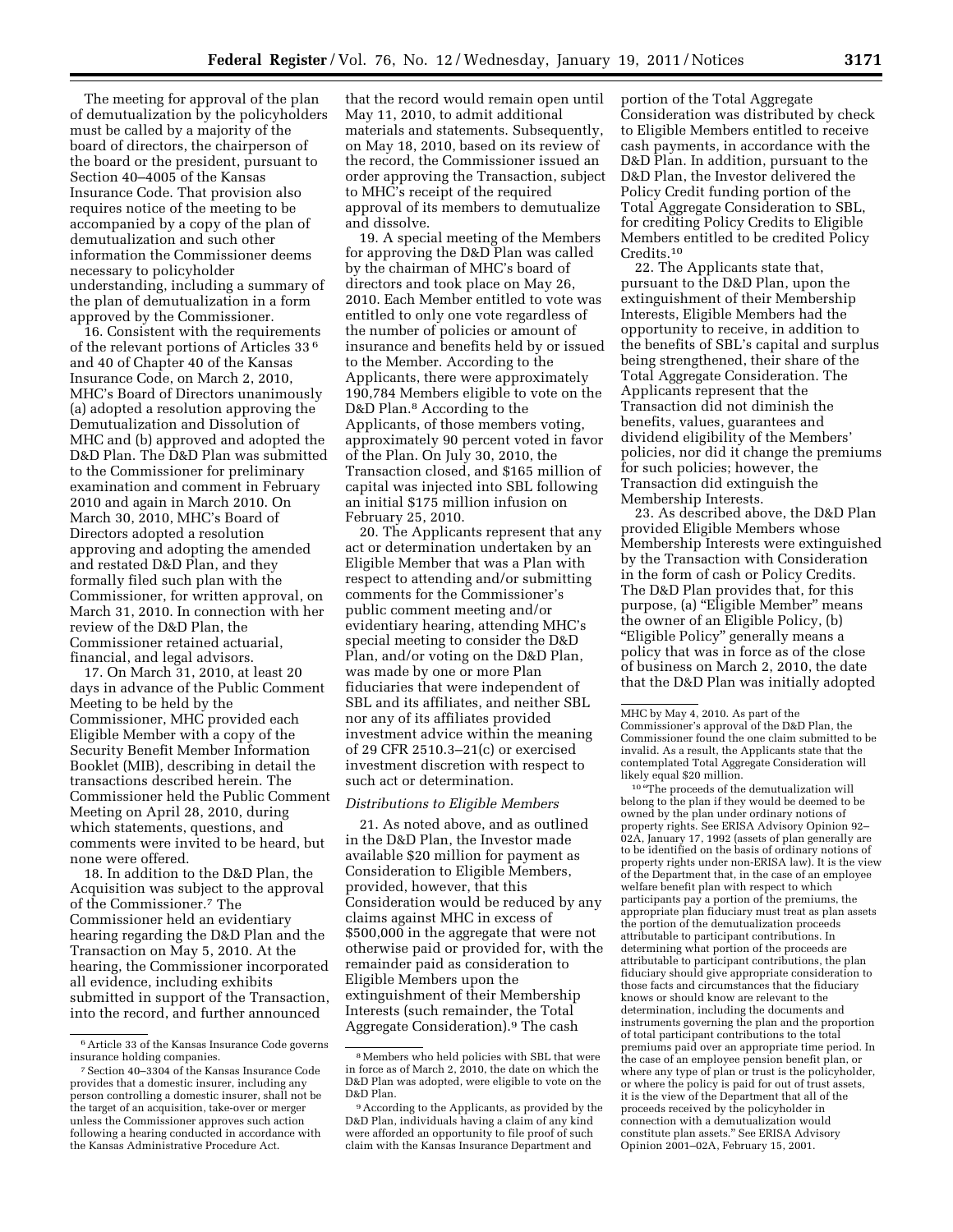by MHC's Board of Directors, unless the policy is excluded pursuant to the terms of the D&D Plan, and (c) ''Policy Credit'' means Consideration to be paid in the form of an increase in cash value, account value, dividend accumulations or benefit payment, as appropriate, depending upon the policy.

24. Each Eligible Member was allocated only a fixed component of Consideration in an amount determined by dividing the Total Aggregate Consideration by the total number of Eligible Members. The Applicants note that no Eligible Member received any variable component of Consideration, and neither MHC nor any of its subsidiaries were Eligible Members with respect to any policy owned by any of them.

25. Pursuant to the D&D Plan, Consideration was generally paid to Eligible Members in cash; however, Consideration was paid by the crediting of Policy Credits, and not in cash, to each Eligible Member who owned an Eligible Policy that was in force and not in payout status on the date that the Consideration was distributed and was held, other than through a trust, $11$  in one of the following forms of Tax-Qualified Contracts:

(a) An annuity contract that qualifies for the treatment described in section 403(b) of the Code;

(b) An individual retirement annuity within the meaning of section 408(b) of the Code;

(c) An individual annuity contract or an individual life insurance policy issued directly to a plan participant pursuant to a plan qualified under

section 401(a) or section 403(a) of the Code;

(d) A group annuity contract issued to an employer, designed to fund benefits under a retirement plan sponsored by the employer that qualifies under section 401(a) or section 403(a) of the Code;

(e) An annuity contract issued in connection with a plan established by a governmental entity that qualifies for the treatment described in section 457 of the Code; or

(f) Any other form of contract MHC determined must receive Policy Credits in order to retain the contract's taxfavored status.12

26. In addition, Policy Credits were paid to an Eligible Member in the event that SBL determined that payment of Consideration in the form of cash would be disadvantageous to such Eligible Member in respect of applicable income or other taxation provisions. If an Eligible Member owned one or more Tax-Qualified Contracts and one or more other Eligible Policies, Consideration was credited to one of the Eligible Member's Tax-Qualified Contracts or Eligible Policies, as determined by SBL in accordance with operational rules established by SBL for allocating Consideration among one or more of such contracts. According to the Applicants, these rules were intended to be fixed rules that eliminate discretion in their application, and the overriding goal of the rules was to protect Eligible Members from adverse tax consequences.

27. The Applicants represent that, with regard to any determination made by SBL whether an Eligible Member would receive cash or Policy Credits, described above, the form of Consideration to be received by an Eligible Member was determined by SBL based on objective criteria, including the tax-qualification status of the Eligible Policy, whether the Eligible Policy was in payout status, and the number and type of Eligible Policies held by the Eligible Member. Furthermore, the Applicants state that, in order to ensure consistent application and the absence of any discretion in making these determinations, such

criteria were set forth in written operating rules.

28. Under the D&D Plan, and except as described below, as soon as reasonably practicable and no more than 60 days following the effective date of the D&D Plan (*i.e.,* July 30, 2010), unless otherwise approved by the Commissioner, (a) SBL or, if applicable and with funds transferred by SBL, any company to which SBL reinsured or coinsured any Eligible Policy, credited Policy Credits to the Eligible Members that were entitled to be credited Policy Credits under the D&D Plan and (b) MHC, SBC, SBL or a bank or trust company (or such other entity) designated by MHC and that was reasonably acceptable to the Investor distributed cash, by check, net of any required withholdings, to the Eligible Members that were entitled to receive such cash. The Applicants state that no interest was payable on the Consideration and no Eligible Member paid any commissions or fees in connection with the receipt of the Consideration.

#### *The Escrow Arrangement*

29. The D&D Plan further provided that, if an exemption from the Department had not been granted prior to the effective date of the Transaction (*i.e.,* July 30, 2010), MHC and SBL would delay distribution of Consideration to Eligible Members that were Plans and place the Consideration in an escrow, trust, or similar arrangement (*i.e.,* the Escrow Arrangement) 13 until the earlier of (a) the date the exemption was granted in form and substance satisfactory to SBL (or, if later and applicable to the Eligible Member, the date that private letter rulings from the IRS related to the distribution of Policy Credits to Eligible Members holding Tax-Qualified Contracts (the IRS Rulings) were obtained in form and substance satisfactory to SBL),<sup>14</sup> (b) December 31, 2010, or (c) such later date as may be required by the Commissioner (*i.e.,* June 30, 2011, *see* Representation 34). The D&D Plan further provided that, once the exemption was granted in form and substance satisfactory to SBL, the Consideration held in the Escrow Arrangement would be distributed, without interest, to the Eligible

<sup>11</sup>According to the Applicants, the IRS takes the position that a mutual insurance company's payment of cash consideration to the holder of a tax-qualified retirement contract in connection with the company's demutualization could have adverse tax consequences for the holder, including income taxation on the proceeds, excise tax penalties, and potential disqualification of the contract from favorable tax treatment. However, the IRS has issued a number of private letter rulings in the context of prior demutualization transactions holding that policy credits can be used to compensate holders of tax-qualified retirement contracts for the extinguishment of their membership interests in a demutualization transaction without negatively affecting the taxfavored status of the contract. *See, e.g.,* PLR 200820009 (May 16, 2008); PLR 200240051 (October 4, 2002); PLR 200132033 August 13, 2001); PLR 200124001 (June 18, 2001); PLR 200011035 (March 20, 2000); PLR 9512021 (December 29, 1994); and PLR 9230033 (February 4, 1992) (involving conversions of mutual holding companies as well as mutual insurance companies). Furthermore, the Applicants explain, in situations in which a tax-qualified retirement contract is held in a section 401(a) qualified trust, the IRS considers the membership interest to be held in the trust, which may receive consideration other than policy credits without experiencing adverse tax consequences.

<sup>12</sup>However, cash was paid to an Eligible Member who held an Eligible Policy that was a supplementary contract or a settlement option issued pursuant to an Eligible Policy on or before the effective date of the D&D Plan and to effect the annuitization of an individual deferred annuity, an immediate annuity contract or a deferred annuity contract in the period following deferment of annuity payments, if SBL determined that such cash was not subject to excise tax and did not constitute a prohibited transaction under the Code or cause a disqualification of the policy, or a related plan, in respect of which the cash was issued.

<sup>13</sup>The Applicants represent that the Escrow Arrangement was established with Deutsche Bank Trust Company Americas, a subsidiary of Deutsche Bank AG. The Applicants further represent that SBL has no ownership affiliation or other material relationship to Deutsche Bank Trust Company Americas.

<sup>14</sup>The IRS Rulings were issued on December 20, 2010.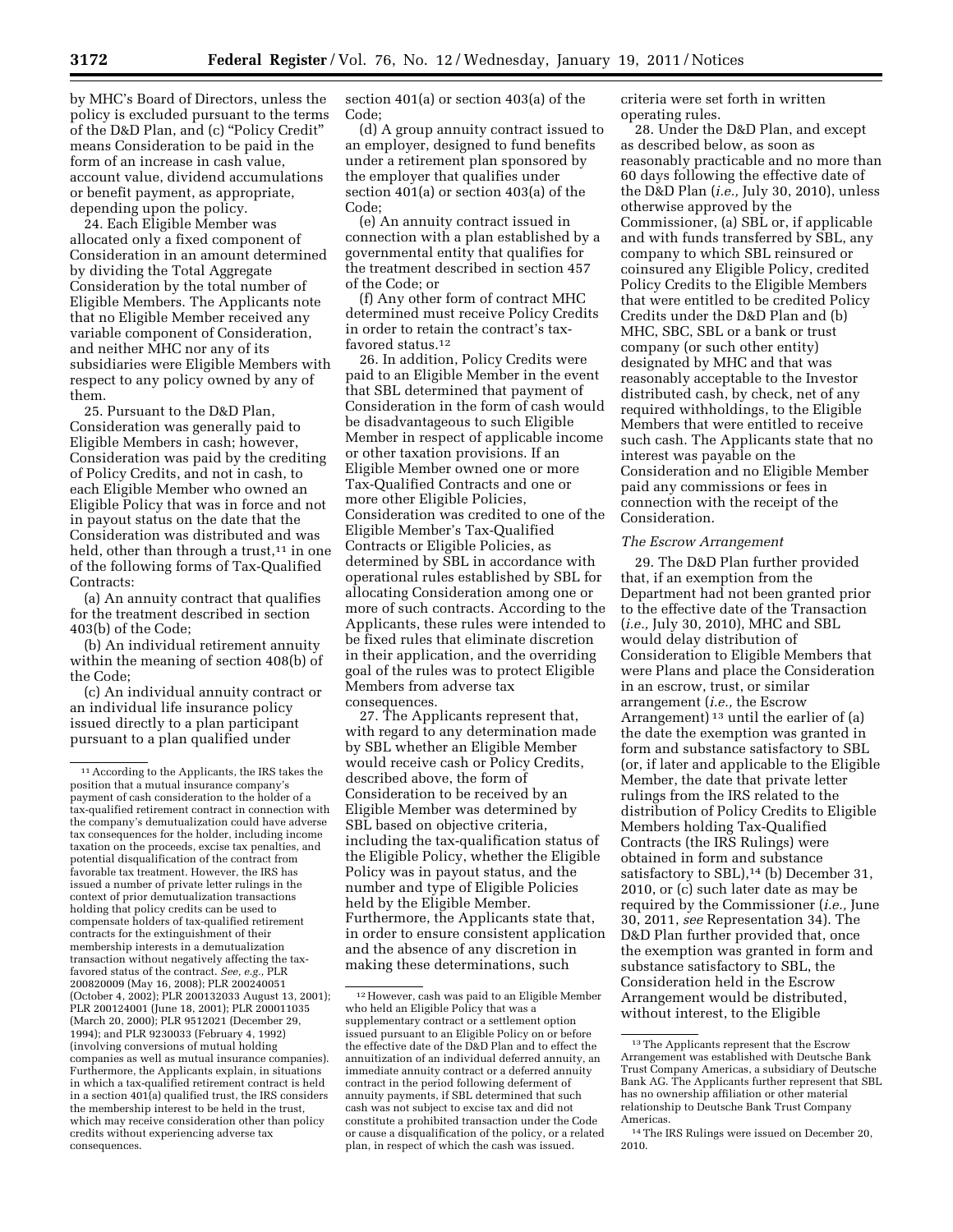Members that were Plans unless those Eligible Members had been allocated Consideration that was subject to further delay associated with the IRS Rulings. SBC or its affiliates would bear all costs and expenses of maintaining the Escrow Arrangement.

30. According to the Applicants, if Eligible Members holding contracts subject to the Act (ERISA Contracts) or Tax-Qualified Contracts were paid Consideration without having received the exemption or IRS Rulings, adverse consequences could result, including the imposition of prohibited transaction excise taxes under section 4975 of the Code, unanticipated taxes on distributions (including additional taxes under section 72(t) of the Code, excise taxes and withholding penalties) and the potential disqualification of Eligible Members that were Plans. Thus, the Applicants contend that the Escrow Arrangement was necessary because the delivery of Consideration to Eligible Members was not made contingent upon the receipt of the exemption or the IRS Rulings. The Applicants explain that, because time was of the essence in closing the Transaction, MHC could not plan for every contingency, such as the receipt of the exemption and the IRS Rulings.

As noted above, MHC was cognizant of SBL's precarious financial situation and its need to secure a capital infusion resulting from the Acquisition. In addition, MHC was concerned that the Investor would abandon its plans to purchase SBC, and the Kansas Insurance Department would intervene to take regulatory action, if the Transaction was not consummated quickly. Consequently, the Transaction closed on July 30, 2010, and the Escrow Arrangement was utilized to avoid the potential adverse consequences flowing from the receipt of Consideration by Eligible Members holding ERISA Contracts or Tax-Qualified Contracts in advance of the receipt of the exemption or the IRS Rulings.

31. The Applicants further contend that no interest should be required to be paid on any form of Consideration held in the Escrow Arrangement, primarily because the amount of interest would be *de minimis* as to each such Eligible Member.15 Moreover, the Applicants suggest that the costs associated with calculating and adding the interest to the Consideration would offset any

benefit to be derived from the interest payment.16

32. The D&D Plan also provides, in Section 5.4, that, if the exemption is not granted in form and substance satisfactory to SBL on or before December 31, 2010 (or such later date as may be required by the Commissioner), the Consideration held in the Escrow Arrangement shall be released to the general account of SBL, and Eligible Members that are Plans and otherwise entitled to receive Consideration under the D&D Plan in respect of their Tax-Qualified Contracts or ERISA Contracts, as the case may be, will receive no Consideration in connection with the Transaction.

33. According to the Applicants, the December 31, 2010 deadline for receipt of the IRS Rulings or the exemption constitutes a ''failsafe'' mechanism, in that it is designed to protect Plans from potential adverse tax consequences or disqualification in the event that Consideration is paid to Eligible Members holding Tax-Qualified Contracts or ERISA Contracts without the requisite regulatory approvals. According to the Applicants, the benefit of receiving the Consideration would be small (approximately \$100 per Eligible Member) in comparison to the risk of adverse tax consequences, plan disqualification, and other penalties, if MHC failed to secure the proper regulatory approvals for the Transaction. Furthermore, the Applicants claim that there was a probability that only the exemption or the IRS Rulings would be approved (but not the other), thereby creating a "catch-22'' where Consideration could neither be paid to Eligible Members nor kept in the Escrow Arrangement indefinitely. Instead, the Applicants suggest that Eligible Members would be better served in having Consideration flow to SBL for the benefit of SBL's policyholders, generally.

34. Furthermore, the Applicants explain that, at the time that the D&D Plan was approved, MHC believed, based on past precedents, that the December 31, 2010 "failsafe" date would allow adequate time for full consideration of the applications by the IRS and the Department. They also contend that Members assented to the inclusion of the failsafe provisions in the D&D Plan when they approved the D&D Plan after full consideration of its terms, including having had the opportunity to review the MIB, to

deliberate and vote on the D&D Plan, and to submit comments to the Commissioner through various formal processes. Furthermore, the Applicants note that the Commissioner approved of the December 31, 2010 deadline and failsafe provisions as fair and equitable and represented in writing to the Department that she would extend the deadline by at least six months if MHC had not secured the IRS Rulings or exemption by December 31, 2010.

35. The Department concurs with the Applicants that the increased complexity and administrative cost involved with paying interest on such Consideration, together with the small amount of Consideration allocable to each Eligible Member, outweigh the benefit in receiving nominal interest on such Consideration.

36. In addition, the Department understands that administrative impracticalities inherent in holding Consideration in the Escrow Arrangement for a period of time, prior to receipt of the exemption and the IRS Rulings, may have provided sufficient rationale for the failsafe provisions. However, the Department views the failsafe mechanism in the D&D Plan as a forfeiture of plan assets and as contrary to the protections afforded to plan assets and the parties who are entitled to such assets under the Act. Moreover, the Department believes that such failsafe mechanism, if employed, would fail to satisfy Section II(h) of the proposed exemption, which provides that Eligible Members that were Plans participated in the Demutualization on the same basis as other Eligible Members that were not Plans, and Section II(l) of the proposed exemption, which prohibits the forfeiture of Consideration. However, because the Commissioner has agreed to extend the December 31, 2010 deadline for an additional 6 months, the Department notes that it is likely that the exemption will be granted prior to such date.<sup>17</sup> Therefore, the forfeiture of the Consideration in the Escrow Arrangement and its associated prohibited transaction implications should not arise.

# *Merits of the Transaction*

37. As previously discussed, the Applicants assert that the Transaction will significantly improve SBL's financial condition, which will allow SBL to mitigate current capital and regulatory concerns and permit SBL to operate with a stronger capital position,

<sup>15</sup>The Applicants state that the amount of Consideration allocable to each Eligible Member is approximately \$100, and any interest on such amount would constitute cents on the dollar.

<sup>16</sup>The Applicants maintain that revised calculation requirements, additional tax reporting requirements, and allocation issues all could arise as a result of requiring the crediting of interest on Consideration held in escrow.

<sup>17</sup>As noted in footnote 13, the IRS Rulings were issued on December 20, 2010, prior to the occurrence of the December 31, 2010 deadline.